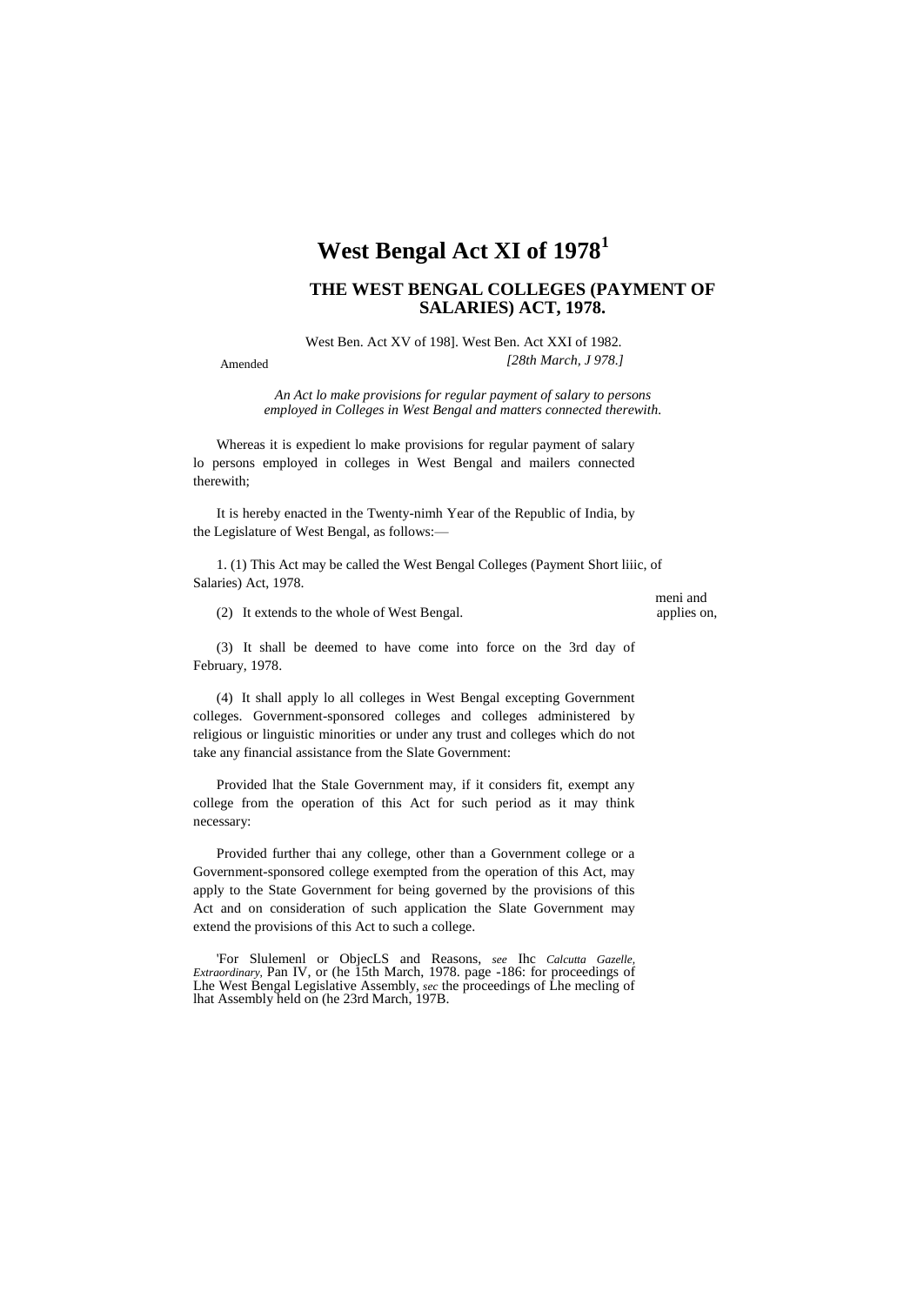[West Ben. Act

## *(Section 2.)*

Definitions. *%* In this Act, unless [he context otherwise requires,—

- (a) "actual income" means the income actually realised by a college by way of tuition fees, fines and other charges and also includes grants excluding the amount received for capital expenditure
	- from the University Grams Commission and other agencies and amounts received from endowments for specific purposes, contributions to students' union fund, caution-money deposits and other refundable fees and amounts appropriated towards rent charge, capital fund,

provident fund and other statutory charges;

- (b) "assumed income" means the income realisable from the students of a college by way of tuition fees, fines and other charges and includes the amounts received as grants excluding the amounts received towards capital expenditure from the University Grants Commission and other agencies . and amounts received from endowments for specific purposes and contributions to students' union fund, caution-money deposits and other refundable fees and a mourns appropriated towards rent charge, capital fund, provident fund and other statutory charges;
- (c) "college" means a college or an institution affiliated to a University but does not include a Government college or a Government-sponsored college;
- (d) "Government college" means a college maintained and managed by the State Government;
- (e) "Government-sponsored college" means a college declared by the Stale Government as such;
- (f) "college authority", in relation to a college, means the Governing Body or Managing Committee or any other body, by whatever name it is called, charged with the management of the affairs of the college and recognised as such by the University to which such college is affiliated;
- (g) "Principal" means the head of a college by whatever name called;
- (h) "salary" means the monthly emoluments payable to employees, leaching and non-teaching, of a college and includes such allowances as may be approved by the State Government from time to time;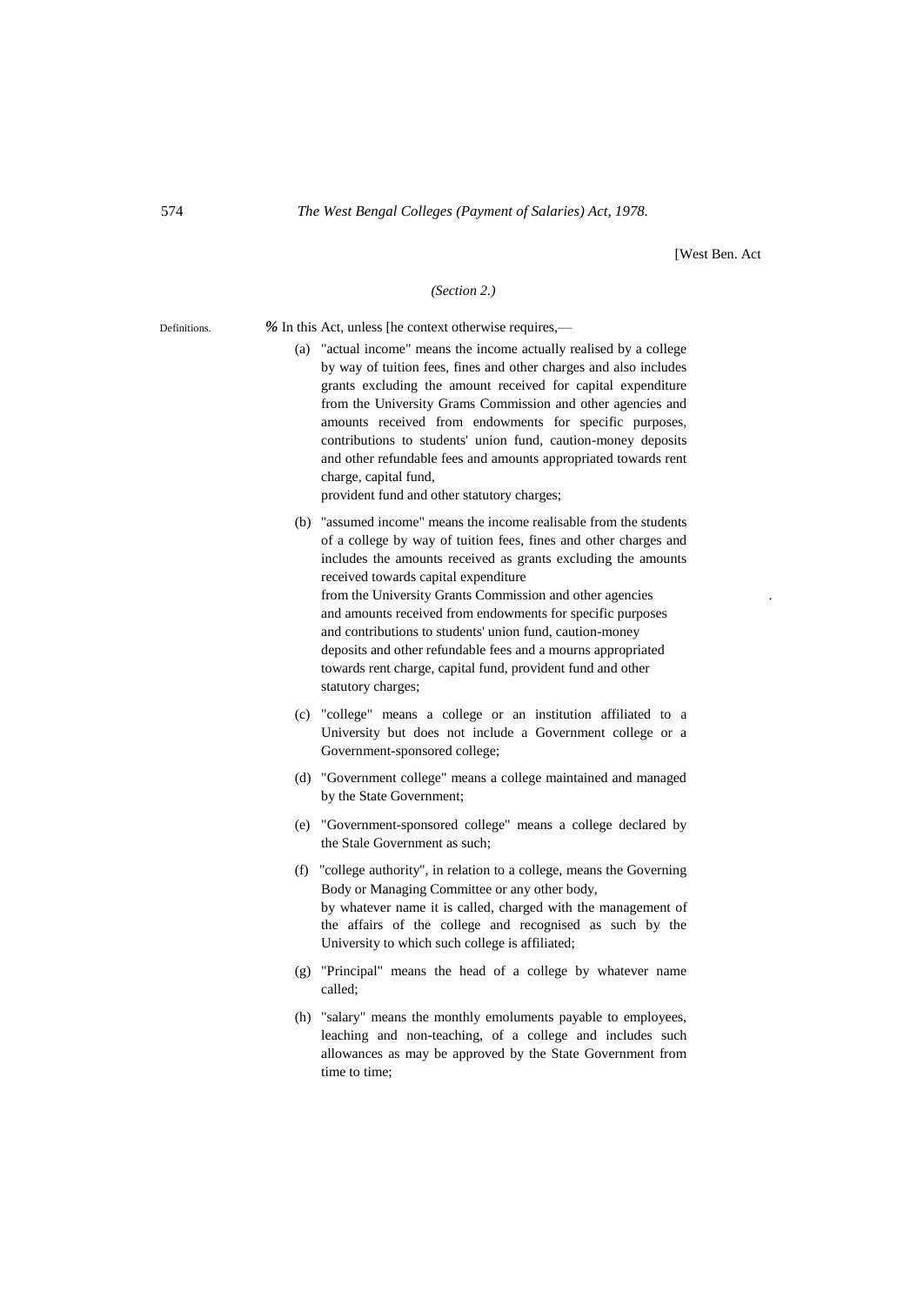| 575 |  | The West Bengal Colleges (Payment of Salaries) Act, 1978. |  |
|-----|--|-----------------------------------------------------------|--|
|-----|--|-----------------------------------------------------------|--|

XI of 1978.]

*(Sections 3, 4.)*

West Ben XXXJJ1 of West Ben. Act XXIX or 1959. WCSL Ben. Ac i xni of Wcsl Ben Act XXVH of 1961. Wesl Ben. Ael XXIX or 1961. West Ben. Ac l II of (i) "University" means any of the Universities constituted or established, as the case may be, under,— (i) the Jadavpur University Act, 1955; (ii) the Burdwan University Act, 1959; (iii) the Kalyani University Act, 1960; (iv) the North Bengal University Act, 1961; (v) ihe Rabindra Bharati Act, 1961; (vi) the Calcutta University Act, 1966;

> 3. (1) Wilh effect from the commencement of this Act the State Government shall assume the charge of full payment of salary to the employees, teaching and non-teaching, of colleges governed by this Act. The State Government shall make periodic-advances to college authorities for payment of salary regularly to the employees of such colleges.

Financial arrange ment.

(2) The salary of the leaching and non-teaching employees of a college shall be paid according to scales approved by the Stale Government wilh respect to different posts:

Provided that such scales for the employees shall not be lower than the scales adopted by the State Government and in operation on the date of coming into force of this Act;

Provided further thai if there is any dispute about the nature of any post, the Slate Government shall determine the same and the decision thereon shall be final:

'Provided also that the leaching and non-teaching employees of a college governed by this Act shall be entitled to such allowances and at such rates as are admissible to the employees (teaching and non- teaching) of Governmentsponsored colleges.

4. (I) No college shall incur any expenditure on capital account Rcsiriciion or transfer any movable or immovable properly without the previous <sup>oncolli</sup><sup>Ees</sup> approval of ihe Stale Government.

'This proviso was substituted Tor Ihe original proviso by s, 2 of ihe Wcsl Bengal Colleges (Payment of Salaries) (Amendment) Act, 1981 (Wesl Ben, Act XV of 1981).

Act

1955.

I960.

1966.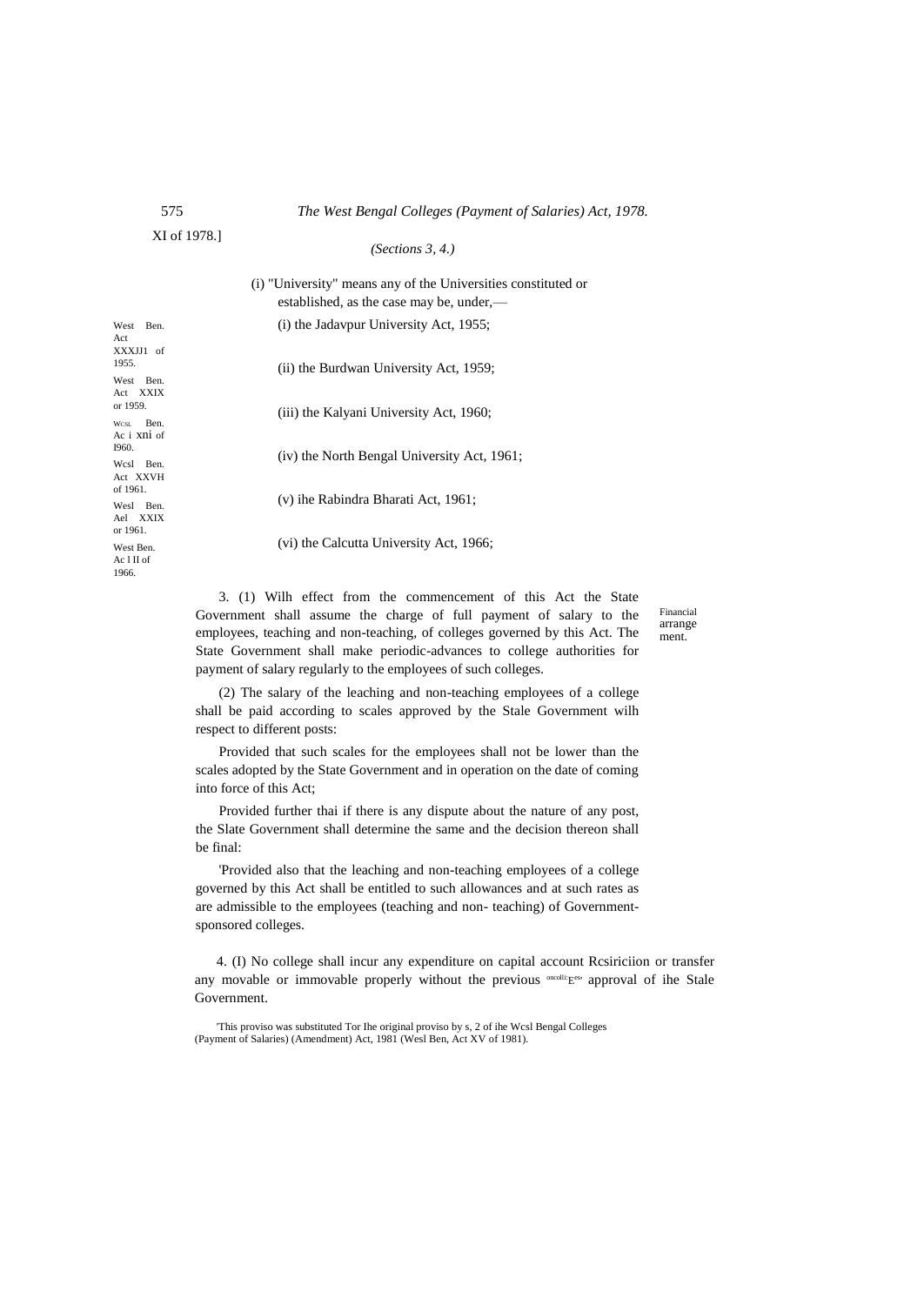## *(Sections 5, 6.)*

(2) A college authority shall noi allow free-studentship beyond such limit as [he Stale Government may, by order from time to time, fix in respect of that college.

(3) No college shall, without the previous approval of the State Government, revise Ihe rates of tuition fees and other fees and charges.

(4) A college authority shall not allow, wiihoui the previous approval of the Director of Public Instruction, West Bengal, or any officer authorised by him in this behalf, any reduction or remission of fees:

Provided that the Principal of a collegc shall be competent to remit fines fixed for late payment of tuition and other fees.

(5) It shall be the duly of a college authority Lo collect tuition fees.

fines and oilier charges from each and every student on the roll of such college, except those who are granted free-studentship, and such fees as may have been fixed for students enjoying such benefit and to pay the State Government '[such percentage of the assumed income as the State Government may, from time to time, determine.]

(6) A college authority shall, upon instructions by the State Government in this behalf, strike off the name of a student from the roll of such college if such student defaults in payment of tuition and other fees for such period as the State Government may determine.

Deposits by colleges.

Accounts and rcimburscmcuL

1

5. A college aulhority shall within fifteen days of the expiry of a month deposit with the State Government under appropriate head of account as may be specified by the State Government  $\frac{1}{2}$  [such percentage of the actual income of the month as thai State Government may, from time to time, determine] and may retain the balance for being spent on non-salary items of a recurring nature according to schedule of expenditure approved by the State Government.

*6.* (1) Notwithstanding anything contained in the preceding section, a college aulhority shall at the end of each quarter submit an account of the assumed and actual income during the preceding quarter and deposit with the State Government under the head of account as provided under section J such amount by which the actual amount deposited by the college authority under section 5 falls short of <sup>J</sup>[tlie percentage of the assumed income determined under sub-section (5) of section 4] during the quarter within the following quarter.

<sup>&#</sup>x27;The words wiihin [he square brackets were substituted for ihe words "seventy-five *percent,* of ihe assumed income" by s. 2 of the Wesl Bengal Colleges {Payment or Salaries) (Amendment) Act. 1932 (West Ben. Act XXI of 1982).

<sup>\</sup>Thc words within ihe square bracken were subslilulcd for the words "seventy-five *per cent,* of the actual income of that monlti" by s, 3, *ibid.*

<sup>&#</sup>x27;The words, **figures** and brackets within the square brackets wen; subslilulcd for Ihe words "sevenly-five *per cent,* of the assumed income" by s. *4, ibid.*

<sup>1</sup> Anything done or any action taken under the said Ordinance shall be deemed to have been validly done or taken under this Act.